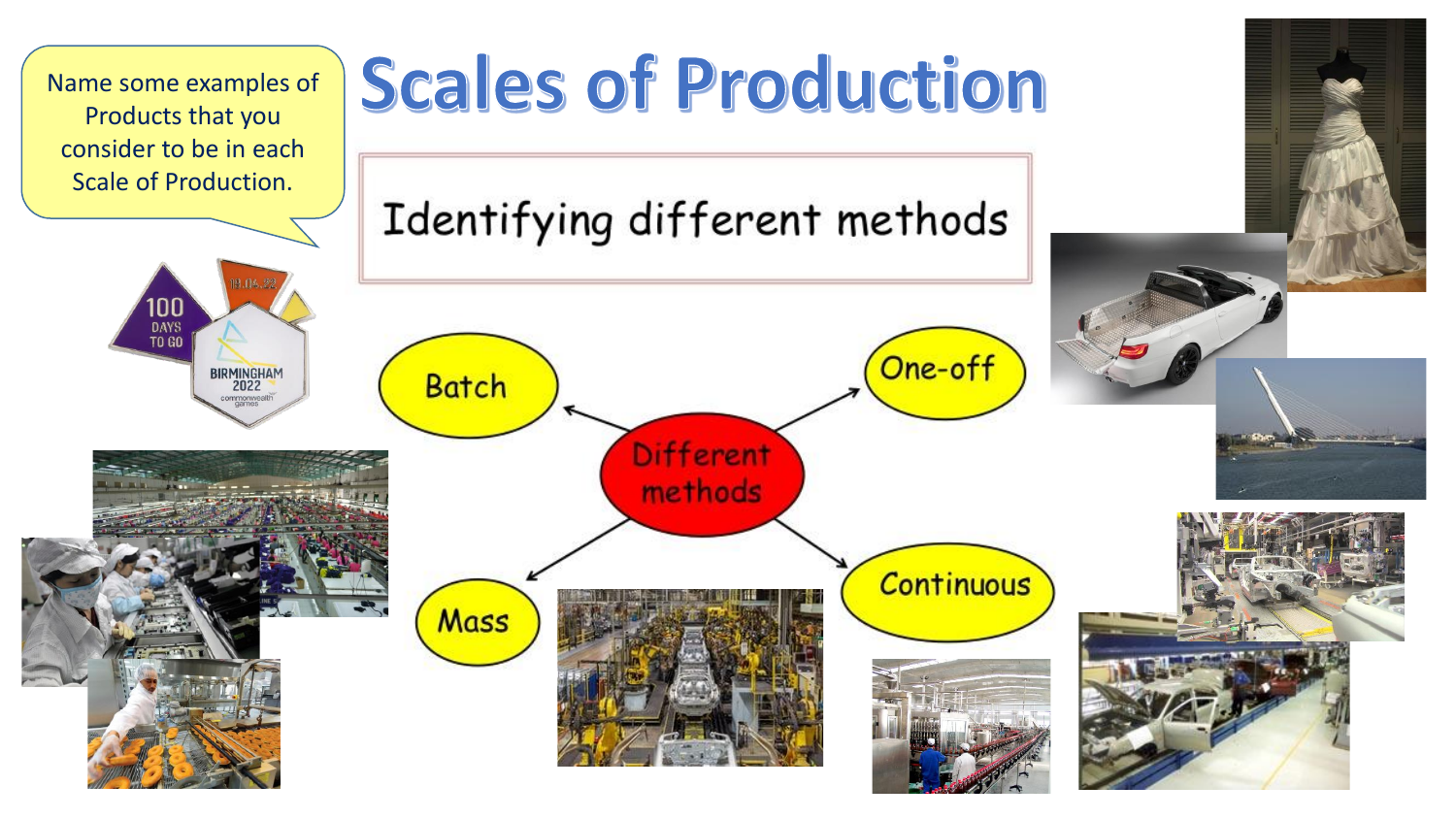



**ONE-OFF Production The Real Production Research Research Research Research Research Research Research Research** 

A one-off product manufactured for a specific client.

- 1. High client involvement
- 2. High Quality Materials
- 3. Highly skilled workforce
- 4. Small set up costs
- 5. Power tools relating to a shed or small unit
- 6. Long time frame for manufacture
- 7. Single product manufactured
- 8. High Cost of end product

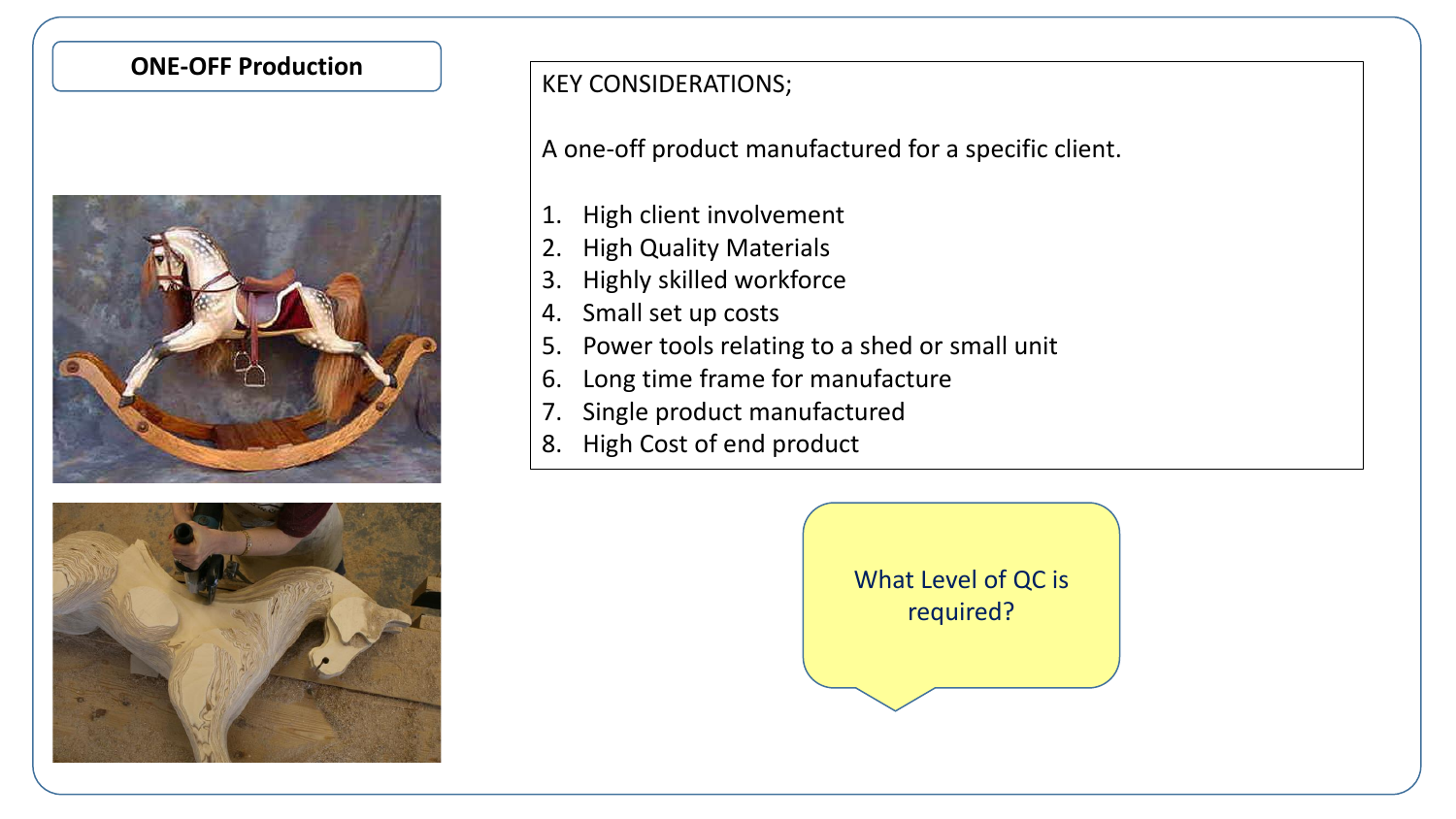



## **BATCH Production**<br> **KEY CONSIDERATIONS;**

A set number of products manufactured in one go.

- 1. MEDIUM client involvement
- 2. Cost effective Materials lower quality and cost of the ONE-OFF
- 3. Production line and CNC machinery different skilled workforce
- 4. MEDIUM set up costs
- 5. Small to large unit depending upon the product.
- 6. Shorter time frame for manufacture
- 7. A set number manufactured 10's to 1000's
- 8. Medium Cost of end product